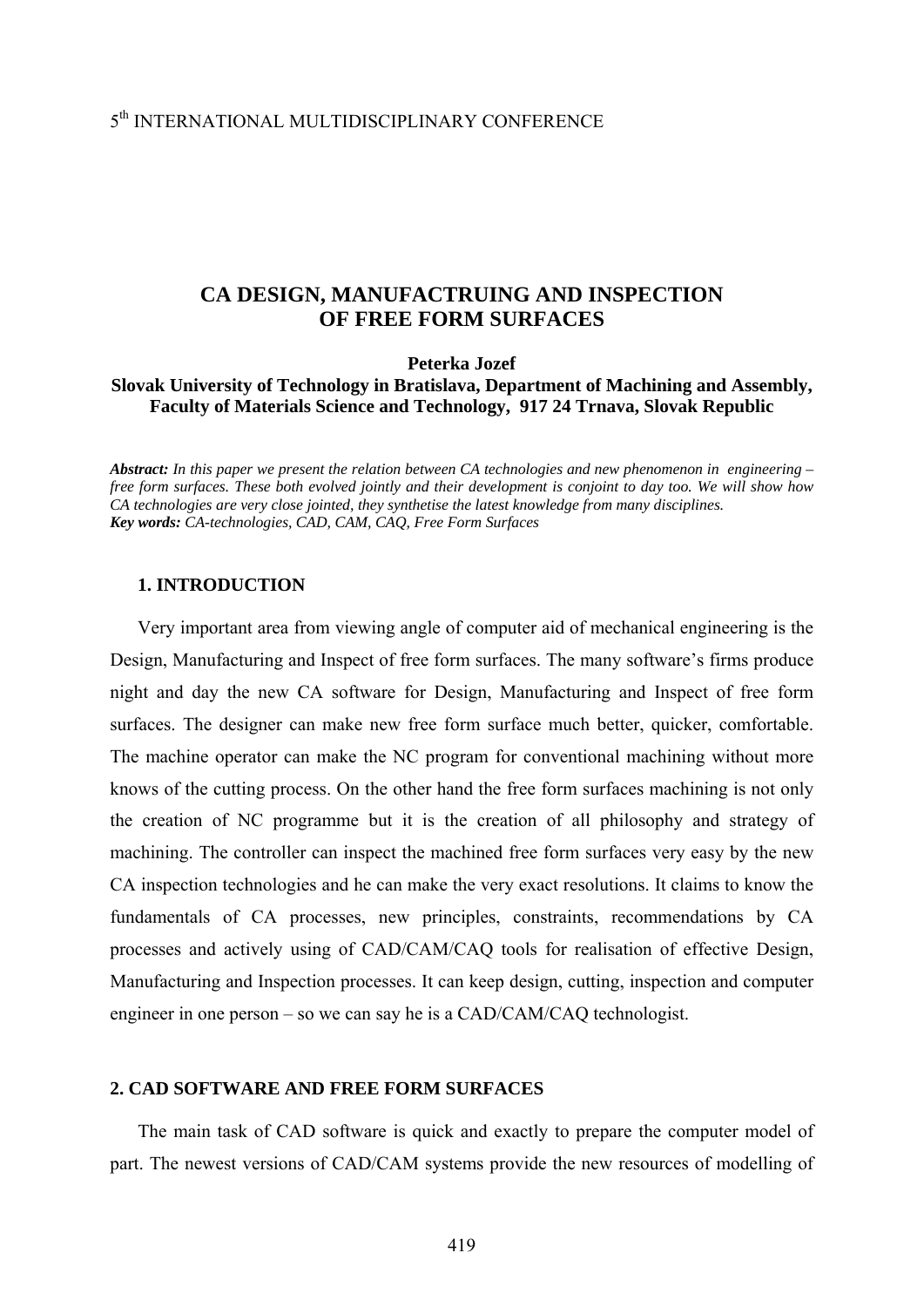complex free form surfaces. This new styles of modelling has the mixed name – Free Form Modelling. The main philosophy of Free Form Modelling is: "make the complicated surfaces as a you sentient it". For this philosophy, the Free Form Modelling involve the special curvilinear and surface functions. They are dedicated for the dynamic manipulating with the surfaces in real time, with feedback on the quality of the realised curves and surfaces. By the Free Form Modelling are the surfaces created very fast and good very a savoir without the gaps between two surfaces, without sharp edges, corners and abrupt transition between surfaces, without ledges, mounts and lumps on surfaces. This is one of the most important conditions for HSC (High Speed Cutting) and HSM (High Speed Machining).

The free form software approach to modelling is like no other 3D modelling package you have ever used. It leverages your sense of touch to control basic tools that mimic sculpting and foam cutting. At the same time Free Form Modelling provides digital advantages and workflow capabilities that you expect from a computer application. The free form software adds sophisticated shape creation and deformation techniques which provide designers with the extra measure of control required to assure compliance with design criteria [1].



Fig. 1. Free Form Modelling system[1]

The Free Form Modelling is built on the 3D Touch technology. The 3D Touch allows users to directly interact with digital objects exactly as they do in the real world. Modelers sculpt as naturally in digital form as they do in clay and surgeons perfect their crafts with virtual patients instead of actual people [1].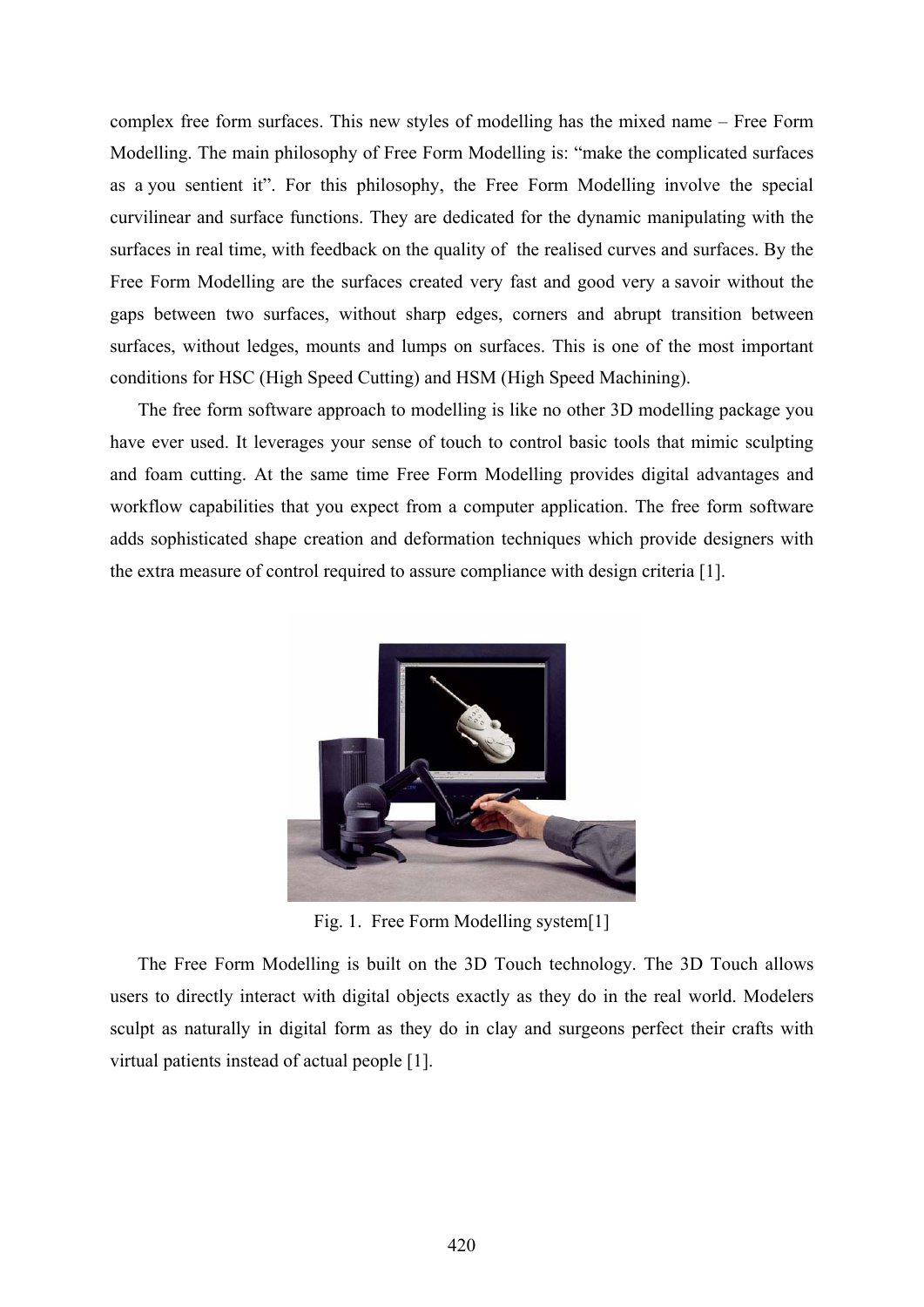

Fig. 2. The example of 3D parts with free form surfaces [1]

## **3. CAM SOFTWARE AND FREE FORM SURFACES**

In the CAM area of free form surfaces are two trends. The first trend is manufacturing of free form surfaces by HSM – High Speed Machining and second is manufacturing by Rapid Prototyping also called as Free Form Fabrication. Both trends (we can say technologies) are very intensive computer aided .

## **3.1 HSM**

## **3.1.1 Philosophy of HSM**

We use such cutting parameters as far as we can increase the productivity of cutting and regarding the quality of machine parts.

## **Machining speed**

The productivity we can formulate by many parameters. One of many parameters is path of tools per time. It is in reality the machining speed (1) and it is the mathematically exact parameter and by this nearest for technologist [2].

$$
v_f = f_z \cdot z \cdot n / 1000 \qquad \qquad [\text{m.min}^{-1}; \text{mm}, -, \text{min}^{-1}] \tag{1}
$$

where

 $v_f$  - machining speed [m.min<sup>-1</sup>]

 $f_z$  – feed per cutting wedge [mm]

*z* - number of cutting wedges [--]

 $n$  - rotational frequency [min<sup>-1</sup>].

From the equation (1) is clear that we have got only the one objective possibility to increase cutting productivity namely to increase rotational frequency *n* (by milling it is *n* for milling cutter and by turning it is *n* for workpiece.

## **Cutting speed**

If we increase the speed so it is increased the very important parameter of cutting speed  $v<sub>C</sub>$  " (2). The cutting speed is higher order value than by conventional cutting. In this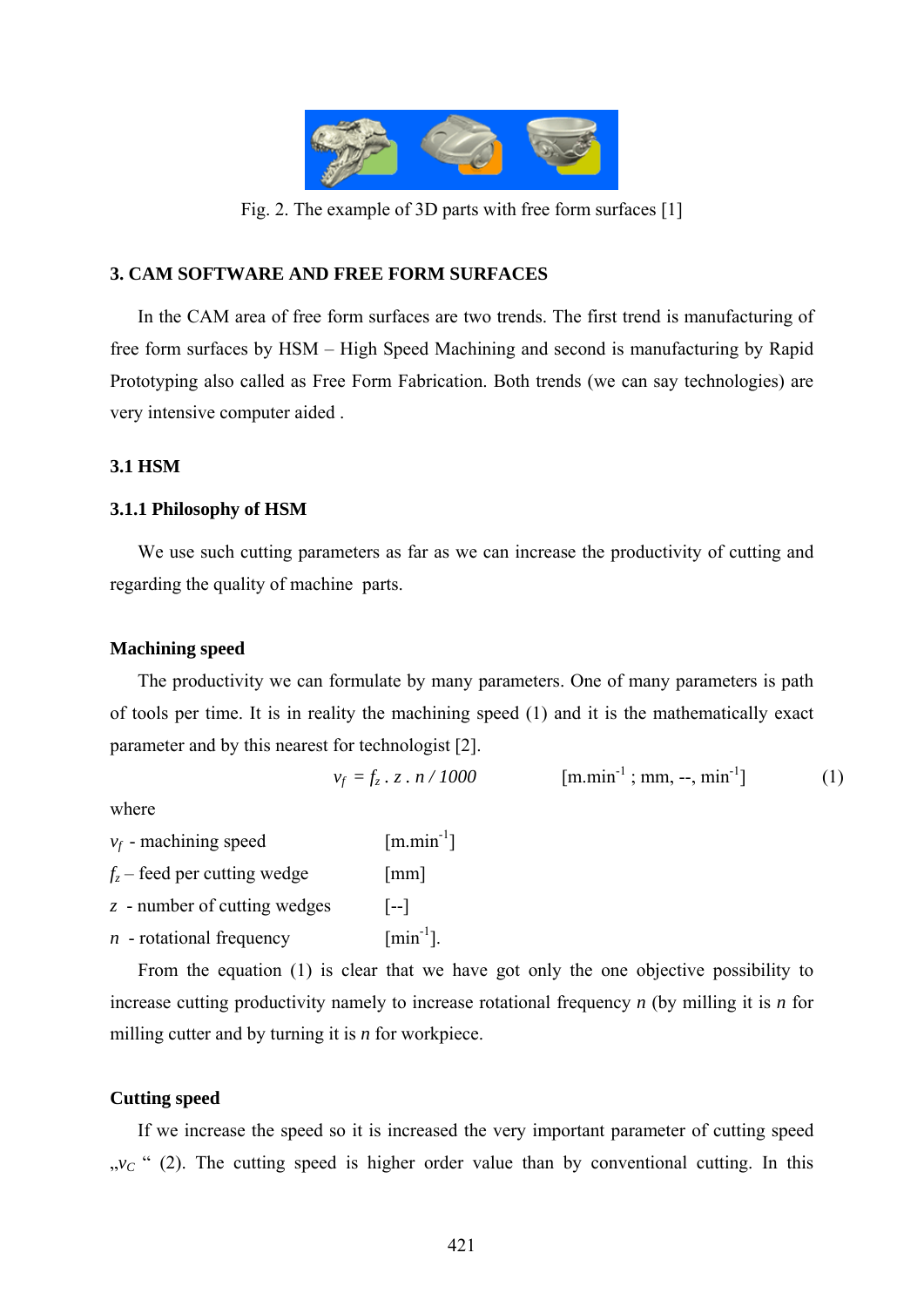continuity we know terms: HSM and HSC. The HSM is High Speed Machining, when we machine by high cutting speed and high speed of feed, and HSC is High Speed Cutting, when we machine by high cutting speed only.

For calculation of cutting speed we know the equation (2). From this equation is clear that the increasing of rotation frequency directly increase the cutting speed. The diameter of tool or workpiece in this equation is the constructional parameter that is not possible to change in the large range. It comes to this, that the parameter – rotational frequency is again the determining factor of high speed machining technology. Either this parameter directly and eminently influences the quality of machined surfaces.

$$
v_C = \pi \cdot d \cdot n / 1000 \qquad \qquad [\text{m.min}^{-1}; \text{mm}, -, \text{min}^{-1}] \tag{2}
$$

where

| $v_c$ - cutting speed | $[m.min^{-1}]$       |
|-----------------------|----------------------|
| $d$ - diameter        | $\lceil$ mm $\rceil$ |

 $n$  - rotational frequency  $\lceil \text{min}^{-1} \rceil$ .

#### **3.1.2 HSM and CAtechnologies**

The main requirements of the machining strategies are to keep the load on the cutter as consistent as possible and to minimise any sudden changes in the cutting direction.

One of the basic changes in strategy needed to achieve these conditions is the use of offset machining for roughing rather than the traditional raster approach. Whenever possible, machining should be completed from the centre of the job outwards to minimise any need for full-width cuts. The initial advice for high-speed machining was to keep both the step-over and step-down small compared to conventional machining. Recent developments in cutting tool technology mean that the latter restriction no longer applies. Roughing with deeper cuts is now possible by using a ball-nose cutter with four or six flutes that can cut with the side of the tool. The step-over, however, must still be comparatively small. Cutting with the side of the tool can also be used to optimise finishing routines by working from the bottom upwards when finish machining steep walls.

By [3] climb machining is recommended for all roughing operations, as this will reduce tool wear. Although this approach does involve extra air moves, this time can be made up by maximising the speed of the cutting moves. A combination of conventional and climb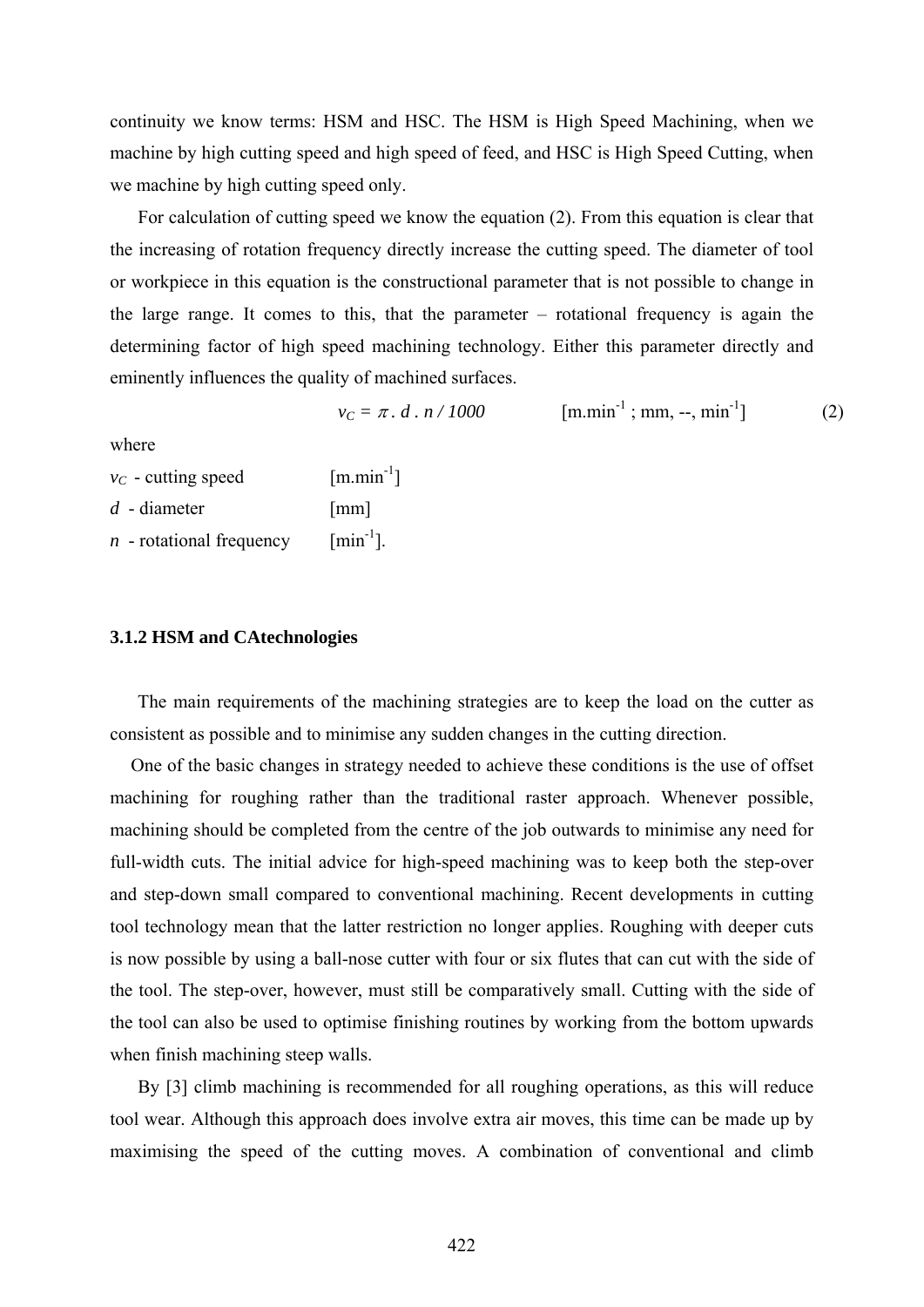machining can be used safely in finishing operations where less than 0,3 mm of material is being removed.

With both rough and finish machining arcing moves should be used when approaching and leaving the job. Plunging onto the surface of the part should be avoided as this slows down the cutter and leaves a dwell mark on the surface. When cutting corners, the radius of the cutter needs to be considerably less than the radius of the corner, so that the maximum contact distance can be kept to less than 30% of the circumference of the cutter. This allows sufficient cooling to take place and also avoids a sharp increase in the load on the tool as it enters the corner. Very important cutting strategy for HSM is NURBS machining. It gives higher surface quality.

The CAM software for HSM should include a considerable increase in the 5-axis machining capabilities within the program. Very important are the routines for the calculation of gouge-free leads and links as the machine tool moves between the various surfaces within a part. These will enable the generation of safe toolpaths for 5-axis machining through a point or to a point, and for automatic adjustment of tilt angles for both lead and lag. Until now, 5 axis machining has been used mainly in the aerospace industry and has had limited application in toolmaking. The newest routines in many CAMs will encourage the use of 5 axis machining in mould and die manufacture by allowing the complex shapes in a single setup, so saving time, and by enabling shorter cutters to be used in deep cavities, so giving increased machining speed and accuracy [3].

#### **3.2 Rapid Prototyping**

The technology of Rapid Prototyping is dedicated for the quickly production of models with free form surfaces. Philosophy of Rapid Prototyping: to make the 3D complicated model by the addition (add dropwise, add stepwise) of material.

To day we know these 5 Rapid Prototyping methods:

- 1. LOM Laminated Object Manufacturing,
- 2. SLA Stereolitography,
- 3. SLS Selective Laser Sintering,
- 4. FDM Fused Deposition Manufacturing,
- 5. BPM Ballistic Particle Manufacturing.